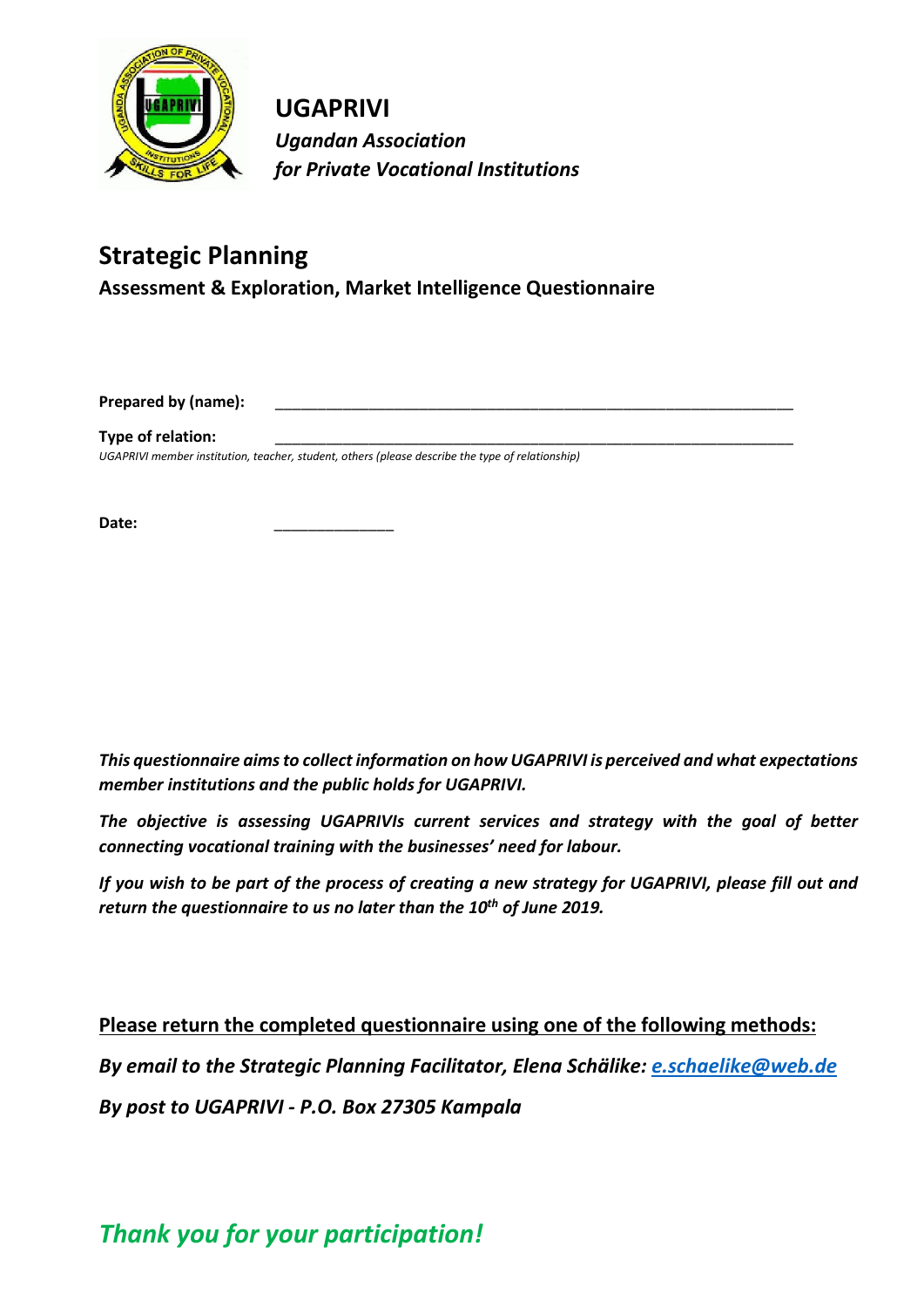## **VISION AND MISSION**

**1. How would you describe UGAPRIVI to someone who doesn't know the association?**

**2. Please list the services that UGAPRIVI has provided to you as an institute or as an individual:**

**3. How would you think others (e.g. members, business partners, and employees) perceive UGAPRIVI?**

**4. Where would you like to see UGAPRIVI 5 years from now? How would be that different from today?**

**5. In your opinion, which services should UGAPRIVI develop and/or expand? How should it differ from now?**

#### **6. What are the top 3 goals that UGAPRIVI should focus on currently and in the near future?**

|  | <u>.</u> |
|--|----------|
|  |          |
|  |          |
|  |          |
|  |          |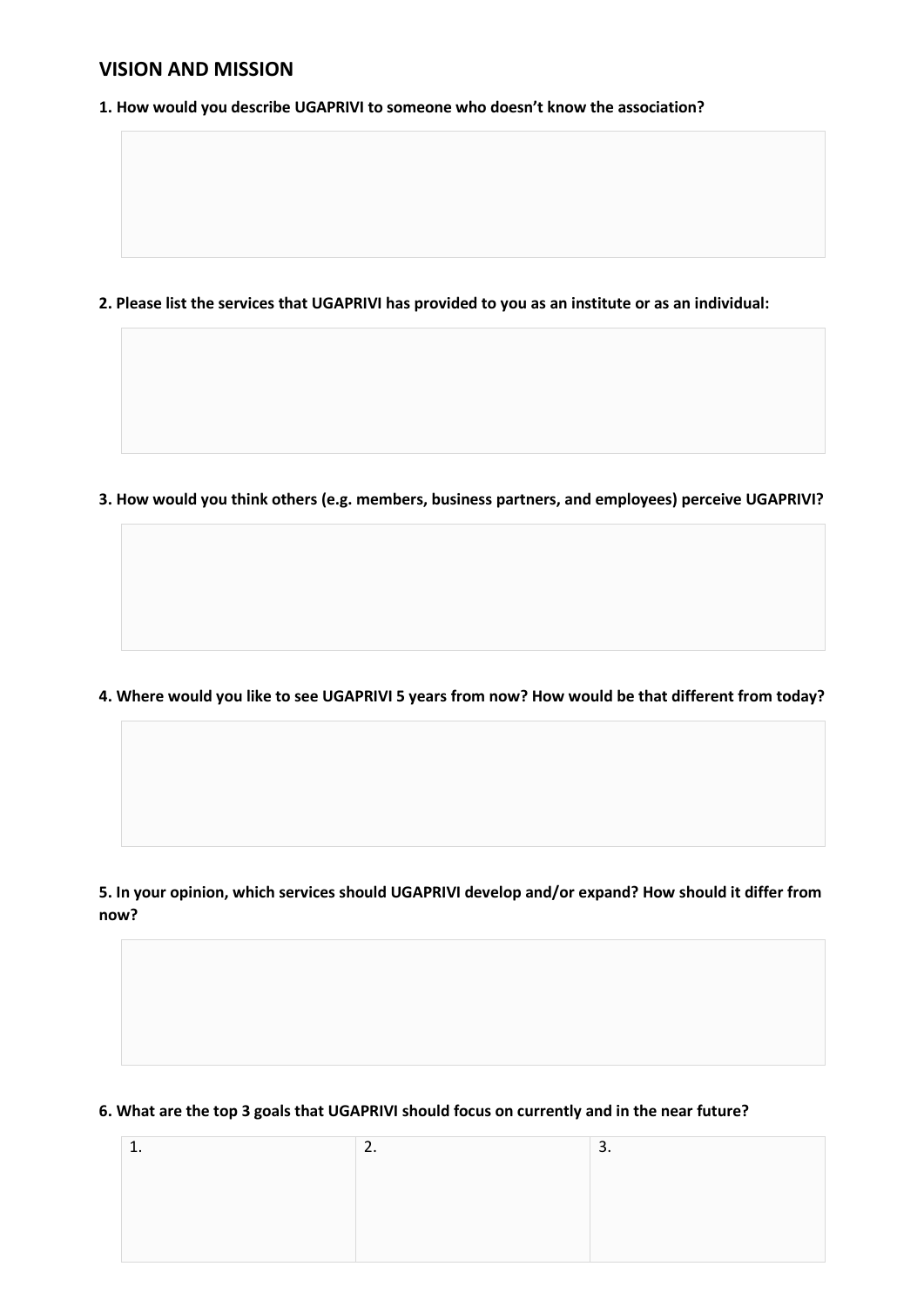**8. What should be UGAPRIVI's main responsibility towards private vocational training institutes?** 

**9. What would fuel your individual passion and commitment to growing UGAPRIVI?** 

# **CURRENT SITUATION QUESTIONS**

#### **EXTERNAL ENVIRONMENT**

**What are the influences, or key drivers, for change that could affect UGAPRIVIs performance?**

| May positively affect | May negatively affect    |
|-----------------------|--------------------------|
|                       | $\overline{\phantom{a}}$ |
|                       | $\overline{\phantom{a}}$ |
|                       | $\overline{\phantom{a}}$ |
|                       | $\overline{\phantom{a}}$ |
|                       | $\overline{\phantom{0}}$ |

### **INTERNAL ENVIRONMENT**

**What are the 3 best opportunities that UGAPRIVI could immediately take advantage of that would enhance its performance in the next 6 to 12 months?** 

| ∽<br>L. | 3. |
|---------|----|
|         |    |
|         |    |
|         |    |
|         |    |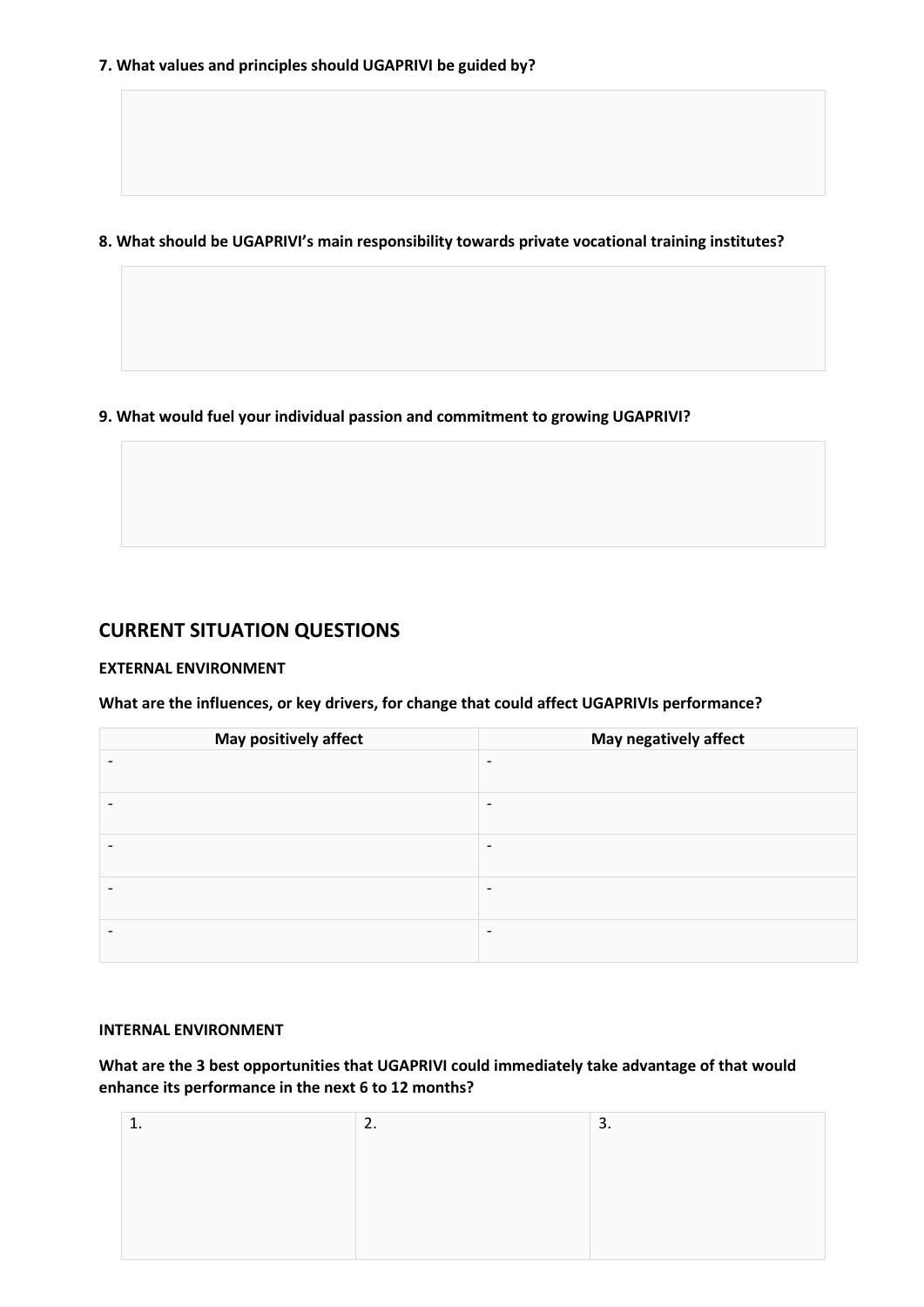**What are the 3 greatest threats or weaknesses to UGAPRIVI that could diminish its performance in the next 6 to 12 months?** 

| <u>.</u> | ◠<br>.ر |
|----------|---------|
|          |         |
|          |         |
|          |         |
|          |         |

### **SUMMARY**

**In your own words, what do you think should be UGAPRIVI's corporate vision or goal?** 

**Based on the above questions and/or your opinion, what in its current situation helps or hinders UGAPRIVI in reaching its goals?** 

**Is there anything this questionnaire does not cover that you would like to highlight or ask about? Are there any other comments and/or suggestions that you would like to make?** 

*Thank you for taking the time to complete this questionnaire and sharing your thoughts with us. We truly value the information you have provided. Your responses will contribute to our analysis and strategic plan review and the development of a better business model for UGAPRIVI.*